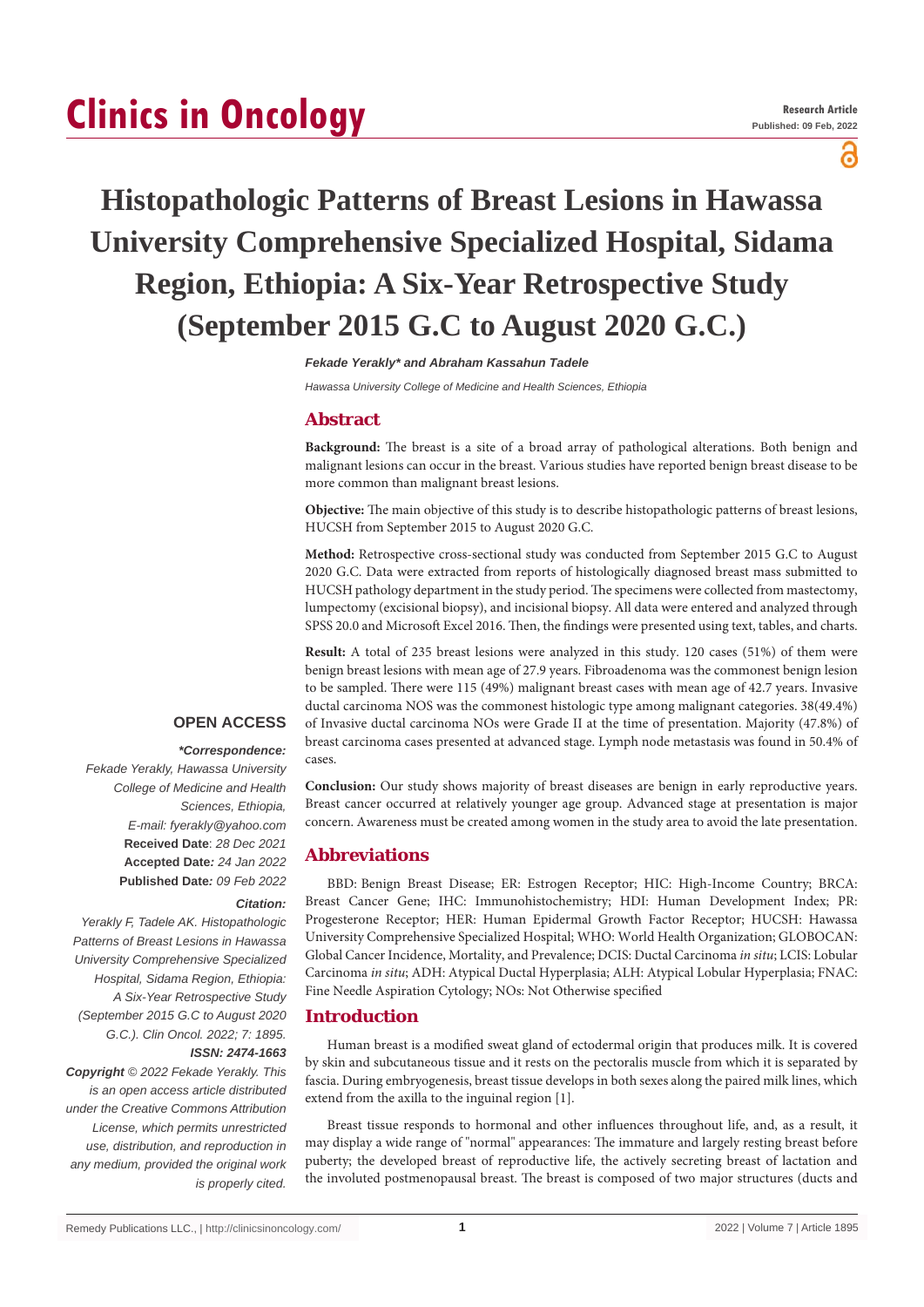lobules), two types of epithelial cells (luminal and myoepithelial), and two types of stroma (interlobular and intralobular). Each of these elements is the source of both benign and malignant lesions [2,3].

The breast is a site of a broad array of pathological alterations. Breast lesions are heterogeneous diseases that consist of several entities with remarkably different characteristic features. Both benign and malignant lesions can occur in the breast. Advances in imaging techniques and increased use of fine-needle aspiration cytology have greatly assisted the preoperative evaluation of breast lesions. However, in a large proportion of cases, differentiation between benign and malignant lesions still rests on histopathological examination [4].

Various studies have reported benign breast disease to be more common than malignant breast lesions. The range of BBD in various studies is between 59.5% and 76.6% with fibroadenoma being the most common BBD. Malignant breast lesions accounted for between 23.4% to 40.5% in previous studies [5,6].

The most important risk factors are gender (99% of those affected are female), age, lifetime exposure to estrogen, genetic inheritance, and, to a lesser extent, environmental and lifestyle factors. There is a concern (but no proof) those environmental contaminants, such as organochlorine pesticides and certain plastics, have estrogenic effects on humans that may increase the risk of breast cancer [3].

According to GLOBOCAN 2020, Female breast cancer has now surpassed lung cancer as the leading cause of global cancer incidence in 2020, with an estimated 2.3 million new cases, representing 11.7% of all cancer cases. Breast cancer is the most common form of cancer in women and is listed as the second leading cause of cancer death among women. According to the Addis Ababa, cancer registry report breast cancer is the most common cancer type in its both incidence and mortality. This may not be the case in every part of the country as a study done in Gondar University reveal cervical cancer, breast cancer, and lymphoma to be the top three causes of cancer in females [2,7].

More than 95% of breast malignancies are Adenocarcinoma that arises from the ductal or lobular system early as a carcinoma in situ, but at a time of clinical detection, the majority (>70%) will breach the basement membrane and invade the stroma. Invasive carcinoma can be divided into several clinically important subclasses based on morphological and molecular bases. It has varieties of morphologic types and only one-third can be morphologically classified into special histologic types. The remaining two-third are grouped ductal or No Special Type (NST) [3].

This study aims to describe the different histopathologic patterns of breast lesions [8,9].

# **Methods**

### **Study area**

The study was conducted in HUCSH, pathology department. Hawassa is the capital city of Sidama Regional State located 275 km south of Addis Ababa, the capital city of Ethiopia. It is Woina dega in its climatic condition and has 436,992 populations [10]. The city has two governmental and five private primary hospitals and several public and private clinics and pharmacies. It has one governmental university, many other governmental and private colleges. HUCSH was established and started its full function in 2005. It is the one referral hospital in the region serving as a teaching hospital for Hawassa College of Medicine and Health Sciences, with a catchment population of 18 million people and it serves about 53,384 patients of all types per year. The department of pathology is one of the specialized departments in Hawassa University and examines blood, biopsy, and cytology specimen from private and public health facilities from within and outside the region.

#### **Study design and period**

A 6 yr institution-based retrospective descriptive cross-sectional study was done from September 1<sup>st</sup>, 2015 to August 30<sup>th</sup>, 2020 G.C.

#### **Population**

**Source population:** All patients who submitted biopsy specimens to the pathology department for histopathologic diagnosis from September 2015 to August 2020 GC.

**Study population:** All patients who have breast biopsy report from pathology department of HUCSH from September 2015 to august 2020 GC.

**Inclusion criteria:** All breast hard copy reports having Specific histopathologic diagnosis in the study period.

**Exclusion criteria:** Breast hardcopy reports with non-specific diagnosis.

Reports from none breast proper lesions.

#### **Sample size and sampling technique/sampling procedures**

All available samples of breast biopsy cases within the study period (September 2015 to August 2020 GC) which strictly meet the inclusion criteria are included.

#### **Data collection procedures**

The hard copy of all cases with histopathologic diagnosis of breast lesion was retrieved after being identified by biopsy code number and the reporting format was collected by trained data collectors. From the reporting format data about patient age, histopathology diagnosis and TNM stage, grade, side of involvement, size and clinical presentation was extracted by the principal investigator using a structured data collection checklist. Additional medical record charts were extracted such as imaging results, clinical presentation, operation notes, and metastatic sites. The histological categorization of breast tumors was done according to WHO classification of breast tumors 5<sup>th</sup> edition.

#### **Operational definitions**

**Breast lesion:** Abnormal change in the integrity and intensity of breast tissue.

**Benign breast lesions:** Non neoplastic and neoplastic breast lesions those are not cancerous.

**Malignant breast disease:** Neoplastic breast diseases those are cancerous.

**Early-stage breast carcinoma:** Stage I and Stage II breast carcinoma at diagnosis.

**Advanced stage breast carcinoma:** Stage III and Stage IV breast carcinoma at diagnosis.

**Histopathologic diagnosis:** The specific type of diagnosis made on biopsy specimen.

Transitioned countries - Countries with Higher HDI.

Transitioning countries - Countries with Low or medium HDI.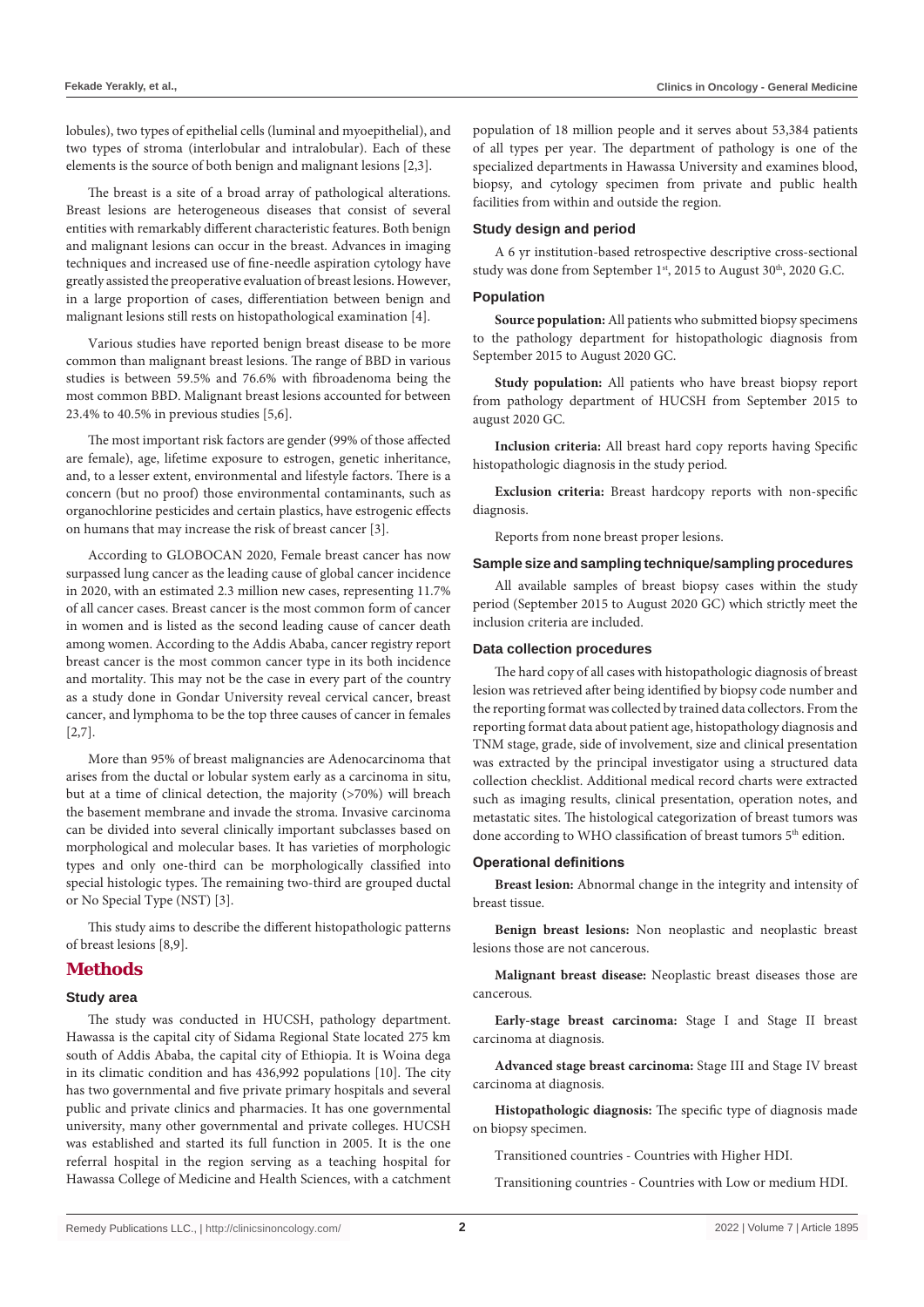# **Result**

In this study a total of 235 breast cases were analyzed. Among 235 cases majority (51%) of them were benign breast lesions and 49% of them were malignant. The overall mean age of the patients with breast lesion was 34.96 years with SD  $\pm$  13.4 years with a wide age range of 15 to 90 years. Females account for 96.6% of the case and males account for only 3.4% of the case making the female to male ratio to be 28:1 (Figure 1, 2).

In our study Majority of the breast lesions occurred in the left breast (51.1%) followed by right breast (46.4%). There were three bilateral cases and three of them occurred in benign breast lesions (Figure 3). In three cases the laterality was unknown.

Majority of benign breast lesions measure 2 cm to 5 cm along their widest diameter while majority of malignant breast disease measure >5 cm along their widest diameter (Table 1).

In this study we found strong association between tumor size and biologic behavior (Table 2). As compared to Reference size of <2 cm, those between 2 cm to 5 cm have three times higher chance of being malignant (P value-0.003, OR-3.6, CI-1.5-8.6) and those >5 cm have eight times higher chance of being malignant (P value <0.001, OR=8.2, 95% CI=3.38-19.95). Similar strong association was found between age of patients and biological behavior with (P value <0.001, OR-10.6, 95% CI of 5.803-19.703). According to this result patients above the age of 30 years have 10 times higher chance of being diagnosed with breast carcinoma as compared to patients below the age of 30 years.

Among the 120 benign breast lesions the commonest to be sampled was fibroadenoma, seen in 54.2% of the cases followed by inflammatory breast lesions (20%), fibrocystic change (6.7%), Lactational adenoma 4.2%, Gynecomastia (4.2%), phyllodes tumor (4.1%), sclerosing adenosis (2.6%), apocrine adenoma (1.7%), Intraductal papilloma (0.9%), galactocele (0.9%) and lipoma (0.9) (Table 4).

The mean age for benign breast lesions was 27.97 years with standard deviation of ± 10.7 years and with wide age range of 15 to













**Figure 4:** Laterality of benign breast lesions.



**Table 1:** Size distribution of breast lesions.

| <b>Tumor size</b> | <b>Biologic behavior</b> |            |  |  |
|-------------------|--------------------------|------------|--|--|
|                   | Benign                   | Malignant  |  |  |
| $<$ 2 cm          | 34 (28.3%)               | 8(7%)      |  |  |
| $2-5$ cm          | 56 (46.7%)               | 48 (42.1%) |  |  |
| $>5$ cm           | 30 (25%)                 | 58 (50.9%) |  |  |
| Total             | 120                      | 114        |  |  |

70 years. Majority of the cases (40%) occurred between the age group of 21 to 30 years closely followed by age group of 10 to 21 years. In our study 92.5% of benign breast lesions occurred below 40 years of age (Table 3). The mean size of benign breast lesions in our study was 4.3 cm and the maximum and minimum size of the lesions along their widest diameter was 0.5 cm and 16 cm respectively (Table 5). Majority (46.7%) of benign breast lesions measure 2 cm to 5 cm followed by those measuring <2 cm (28.3) and only 25% of the benign breast lesions measure above 5 cm (Table 1).

In this study 50% of benign breast lesions were seen in the right breast, 48% in the left breast and only 2% of the cases were bilateral (Figure 4). The commonest presenting symptom was breast lump (65.8%) followed by pain and lump (13.3%), discharge (12.5%), pain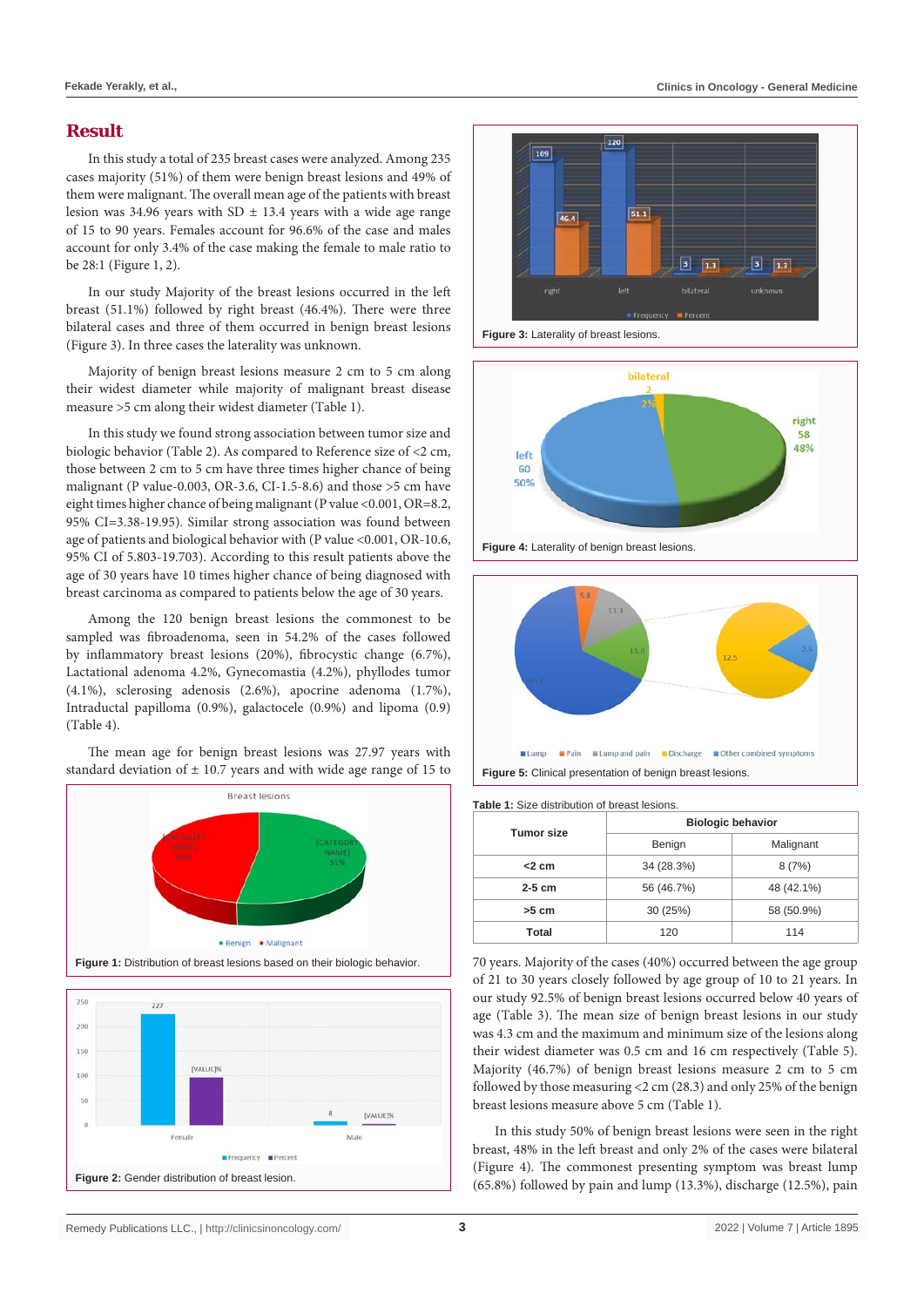| <b>Tumor size</b> |            | <b>Biologic behavior</b> | <b>OR</b> | 95% CI       | P-value |
|-------------------|------------|--------------------------|-----------|--------------|---------|
|                   | benign     | Malignant                |           |              |         |
| $<$ 2 cm          | 34 (28.3%) | 8(7%)                    | 1         |              |         |
| $2-5$ cm          | 56 (46.7%) | 48 (42.1%)               | 3.6       | 1.54-8.62    | 0.003   |
| $>5$ cm           | 30 (25%)   | 58 (50.9%)               | 8.2       | 3.38-19.95   | < 0.001 |
| Total             | 120        | 114                      |           |              |         |
| Age               |            |                          |           |              |         |
| <30 years         | 86 (71.6%) | 22(19.1)                 | 1         |              |         |
| > 30 years        | 34 (28.4%) | 93 (80.9)                | 11        | 5.803-19.703 | < 0.001 |

**Table 2:** Binary logistic variation between biologic behavior of breast lesions, tumor size and age.



(5.8%) and other combined symptoms (Figure 5).

In this study majority of the benign breast lesions tend to involve the Upper outer quadrant (45.8%) followed by upper inner quadrant (25.8%), lower outer quadrant (13.3%), central (5%), lower inner quadrant (2.5%) and diffuse enlargement was seen in 1% of the cases. The quadrant was not mentioned in 8 cases (Figure 6).

The mean age for fibroadenoma was 24.35 year with a range of 30 years. Eight cases (7%) showed complex features. Majority of the cases (46.2%) were seen in younger age group (Age <20). The average size measured was 3.9 cm, majority of the cases (53.8%) have 2 cm to 5 cm in size (Table 6). For one case the size was not documented.

Inflammatory lesions were the second most common cause of benign breast lesions in our study. The mean age for the patients was 32.54 years with age range of 37, the minimum age was 18 years and the maximum age was 55 years. The most common inflammatory lesion to be identified was chronic nonspecific mastitis (37.5%) followed by Granulomatous inflammation (29.2%), acute mastitis (16.7%), abscess (12.5%) and acute on chronic mastitis (4.2%) (Figure 7). Most of the patients are between the age group of 31 to 40 years and the average size at presentation was 3.9 cm.

In this study 8 cases of male breast disease were evaluated. 62.5% of them were diagnosed to have Gynecomastia and 37.5% of them were diagnosed with ductal carcinoma Nos. All of the three breast carcinomas were Invasive ductal carcinoma NOs. The mean age of male breast carcinoma at presentation was 52.7 years with minimum **Table 4:** Histomorphologic distribution of benign breast lesions.

| Histopathologic pattern    | Frequency | Percent |
|----------------------------|-----------|---------|
| Fibroadenoma               | 65        | 54.2    |
| Inflammatory breast lesion | 24        | 20      |
| <b>Fibrocystic change</b>  | 8         | 6.7     |
| Gynecomastia               | 5         | 4.2     |
| Lactational adenoma        | 5         | 4.2     |
| Phyllodes tumor            | 5         | 4.10%   |
| Sclerosingadenosis         | 3         | 2.5     |
| Apocrine adenoma           | 2         | 1.7     |
| Intraductal papilloma      | 1         | 0.8     |
| Galactocele                | 1         | 0.8     |
| Lipoma                     | 1         | 0.8     |
| Total                      | 120       | 100%    |

**Table 5:** Age distribution of benign breast disease.

|                                       | Age group |           |                          |           |           |          |  |
|---------------------------------------|-----------|-----------|--------------------------|-----------|-----------|----------|--|
| Histopathologic pattern               | $11 - 20$ | $21 - 30$ | $31 - 40$                | $41 - 50$ | $51 - 60$ | >60      |  |
| fibroadenoma                          | 25        | 24        | 6                        | 2         | $\Omega$  | 0        |  |
| complex fibroadenoma                  | 5         | 1         | $\overline{2}$           | $\Omega$  | $\Omega$  | $\Omega$ |  |
| gynecomastia                          | 2         | 0         | 1                        | $\Omega$  | $\Omega$  | 2        |  |
| inflammatory breast lesion            | 2         | 9         | 10                       | 1         | 2         | $\Omega$ |  |
| fibrocystic change                    | 1         | 5         | 2                        | 0         | $\Omega$  | $\Omega$ |  |
| benign phyllodes                      | 1         | 1         | 1                        | 1         | $\Omega$  | $\Omega$ |  |
| apocrine adenoma                      | 1         | $\Omega$  | 1                        | $\Omega$  | $\Omega$  | $\Omega$ |  |
| sclerosing adenosis                   | 1         | 1         | 1                        | 0         | $\Omega$  | $\Omega$ |  |
| intermediate grade phyllodes<br>tumor | $\Omega$  | 1         | $\Omega$                 | $\Omega$  | $\Omega$  | $\Omega$ |  |
| lactational adenoma                   | $\Omega$  | 5         | $\Omega$                 | $\Omega$  | $\Omega$  | $\Omega$ |  |
| intraductal papilloma                 | $\Omega$  | 1         | $\Omega$                 | $\Omega$  | $\Omega$  | $\Omega$ |  |
| galactocele                           | $\Omega$  | $\Omega$  | 1                        | $\Omega$  | $\Omega$  | $\Omega$ |  |
| lipoma                                | $\Omega$  | 0         | $\Omega$                 | $\Omega$  | 1         | $\Omega$ |  |
| Total (percent)                       | 31.70%    | 40%       | 20.80% 3.30% 2.50% 1.70% |           |           |          |  |

age of 48 and maximum age of 58 years. The minimum and maximum size was 3.5 cm and 10 cm respectively with average size of 5.9 cm. Twenty five of the cases were Grade I at time of presentation and seventy five percent of the case were Grade II at presentation. The mean age and average size for gynecomastia was 49.5 years and 4.75 cm respectively.

In this study there were 115 malignant cases. Among the malignant cases ductal carcinoma NOS was the commonest to be sampled (67%) followed by lobular carcinoma (12.2%), mixed ductal and lobular carcinoma (7.8%), mucinous carcinoma (3.5%), metaplastic carcinoma (3.5%), ductal carcinoma *in situ* (2.5%), malignant phyllodes tumor, microinvasive carcinoma, lobular carcinoma *in situ* and papillary carcinoma each account for 0.9% of the cases (Table 7).

| Table 3: Age distribution of breast lesions. |  |  |
|----------------------------------------------|--|--|
|                                              |  |  |

|                          | Age group |            |            |            |           |          |       |
|--------------------------|-----------|------------|------------|------------|-----------|----------|-------|
| <b>Biologic behavior</b> | $11 - 20$ | $21 - 30$  | $31 - 40$  | 41-50      | 51-60     | >60      | Total |
| Benign                   | 38(31.7)  | 48 (40%)   | 25(20.8)   | $4(3.3\%)$ | 3(2.5%)   | 2(1.6)   | 120   |
| <b>Malignant</b>         | $(0.9\%)$ | 21 (18.2%) | 39 (33.9%) | 33 (28.7%) | 14 (12.2) | 7 (6.1%) | 115   |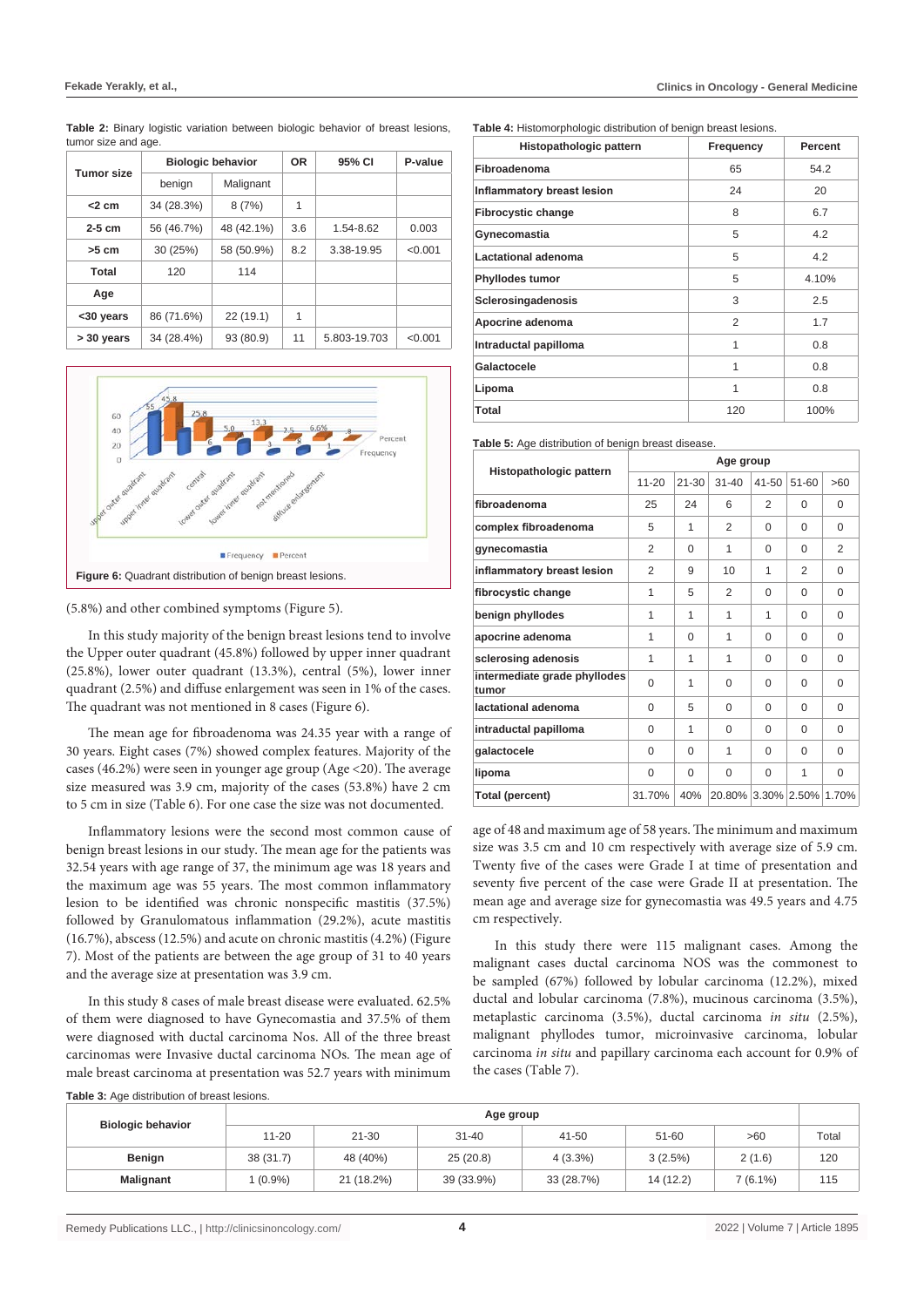|  | <b>Tumor size</b> |          |          |         |       |  |  |
|--|-------------------|----------|----------|---------|-------|--|--|
|  | Age group         | $<$ 2 cm | $2-5$ cm | $>5$ cm | Total |  |  |
|  | $20$              | 3        | 18       | 9       | 30    |  |  |
|  | 20-30             | 10       | 12       |         | 24    |  |  |
|  | $31 - 40$         |          | 'n.      |         | 8     |  |  |

**41-50** 1 0 1 2 **51-60** 0 0 0 0 0 **>60** 0 0 0 0 0 **Total** 16 (25%) 35 (54.7%) 13 (20.3%) 64

**Table 6:** Age and size distribution status of fibroadenoma.

**Table 7:** Histomorphology patterns of malignant breast lesions.

| Histopathologic pattern          | Frequency | Percent |
|----------------------------------|-----------|---------|
| Ductal carcinoma                 | 77        | 67      |
| Lobular carcinoma                | 14        | 12.2    |
| Mixed ductal lobular carcinoma   | 9         | 7.8     |
| Mucinous carcinoma               | 4         | 3.5     |
| Metaplastic carcinoma            | 4         | 3.5     |
| Ductal carcinoma in situ         | 3         | 2.6     |
| <b>Malignant phyllodes tumor</b> | 1         | 0.9     |
| Microinvasive carcinoma          | 1         | 0.9     |
| Lobular carcinoma in situ        | 1         | 0.9     |
| Papillary carcinoma              | 1         | 0.9     |
| Total                            | 115       | 100     |

The mean age at presentation for malignant cases was 42.47 years with SD of  $\pm$  12.03 years and wide age range of 20 to 70 years. Majority of the patients were between the age group of 31 to 40 (33.9%) and there was one case of ductal carcinoma which was diagnosed at the age of 20 year (Table 8).

In our study the average size at presentation was 5.75 cm. The minimum and maximum tumor size along the largest dimension was 0.8 cm and 15 cm respectively. Majority of the patients (50.4%) present with a lump which measure >5 cm (Table 9).

The most common clinical presentation for malignant breast lesions was breast lump (82.6%) followed by lump and pain (12.2%),

| Table 8: Age distribution of malignant breast cases. |  |  |
|------------------------------------------------------|--|--|
|                                                      |  |  |







pain (1.7), discharge (1.7%) and other combined symptoms (1.7%) (Figure 8).

The left breast was the most commonly involved side (53%) followed by the right breast (44.3%) and Laterality unknown in three case (2.6%) (Table 9). Right upper outer quadrant was the most commonly involved quadrant (38.3%) followed by upper inner quadrant (17.4%) (Figure 9).

Mastectomy was the commonest type of biopsy for malignant case. It was done for 104 cases (90.4%). Lumpectomy (9.6%) was the second common form of biopsy (Table 10).

Out of 115 malignant cases, metastasis to lymph node was reported in 58 cases. Majority were diagnosed at PN1 (55.2%) followed by PN2 (31%) and PN3 (18.2%) (Table 11). The major lymph node group to

| Histopathologic                   |             |             |             | Age group      |                  |             | Mean age | Minimum age | Maximum age |  |
|-----------------------------------|-------------|-------------|-------------|----------------|------------------|-------------|----------|-------------|-------------|--|
| pattern                           | $11 - 20$   | $21 - 30$   | $31 - 40$   | 41-50          | 51-60            | >60         |          |             |             |  |
| Ductal carcinoma                  | $1(1.3\%)$  | 15 (19.5%)  | 25 (32.5%)  | 22 (28.6%)     | 10 (12.9%)       | $4(5.2\%)$  | 41.9     | 20          | 70          |  |
| Lobular carcinoma                 | $\mathbf 0$ | $3(21.4\%)$ | 5(35.7%)    | $1(7.1\%)$     | 4(28.6%)         | $1(7.1\%)$  | 43.5     | 24          | 80          |  |
| Mixed ductal lobular<br>carcinoma | $\mathbf 0$ | $1(11.1\%)$ | 6(66.7%)    | 2(22.2%)       | 0                | 0           | 38.2     | 29          | 43          |  |
| Malignant phyllodes<br>tumor      | $\mathbf 0$ | $\mathbf 0$ | $\mathbf 0$ |                | $\boldsymbol{0}$ | $\mathbf 0$ | 50       | 50          | 50          |  |
| Mucinous<br>carcinoma             | $\mathbf 0$ | 2(50%)      | 1(25%)      | $\mathbf 0$    | $\boldsymbol{0}$ | 1(25%)      | 40.7     | 28          | 66          |  |
| Metaplastic<br>carcinoma          | $\mathbf 0$ | $\mathbf 0$ | $\mathbf 0$ | 3(75%)         | $\boldsymbol{0}$ | 1(25%)      | 59.3     | 49          | 90          |  |
| Ductal carcinoma<br>in situ       | $\mathbf 0$ | $\mathbf 0$ | $1(33.3\%)$ | $2(66.6\%)$    | $\boldsymbol{0}$ | 0           | 40.3     | 37          | 42          |  |
| Microinvasive<br>carcinoma        | $\mathbf 0$ | $\mathbf 0$ | 1           | $\mathbf{0}$   | $\boldsymbol{0}$ | $\mathbf 0$ |          | 35          |             |  |
| Lobular carcinoma<br>in situ      | $\mathbf 0$ | $\mathbf 0$ | $\mathbf 0$ | 1              | $\boldsymbol{0}$ | $\mathbf 0$ |          | 50          |             |  |
| Papillary carcinoma               | $\mathbf 0$ | $\mathbf 0$ | $\mathbf 0$ | $\overline{A}$ | $\boldsymbol{0}$ | $\mathbf 0$ |          | 42          |             |  |
| Total                             | $1(0.9\%)$  | 21 (18.3%)  | 39 (33.9%)  | 33 (28.7%)     | 14 (12.2%)       | $7(6.1\%)$  |          | 115 (100%)  |             |  |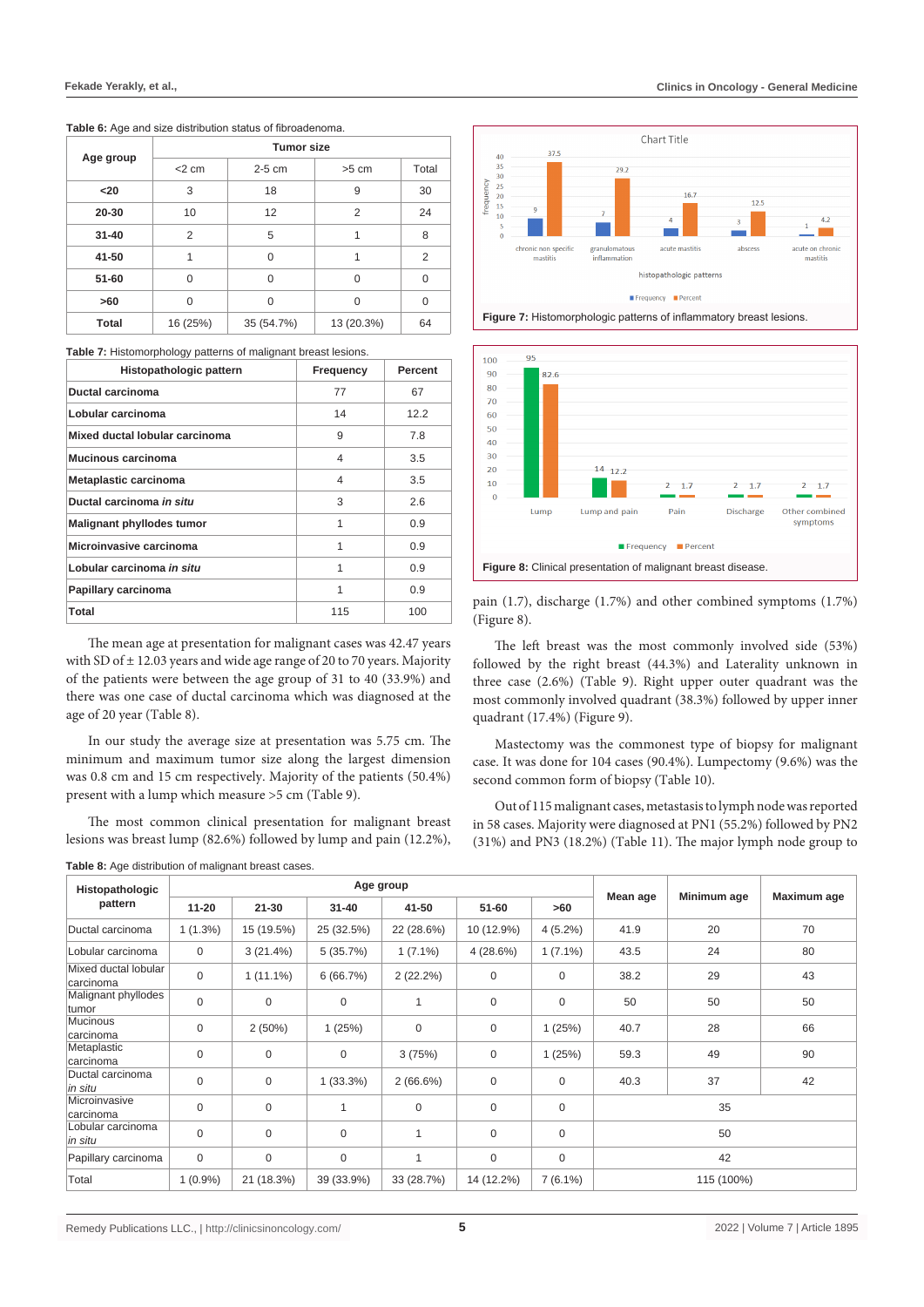**Table 9:** Size distribution of malignant breast cases.

|                                                   |                | <b>Tumor size</b> |                     | Mean size      |                |      |
|---------------------------------------------------|----------------|-------------------|---------------------|----------------|----------------|------|
| Histopathologic pattern<br>$<$ 2<br>$2 - 5$<br>>5 |                | Minimum size      | <b>Maximum size</b> |                |                |      |
| <b>Ductal carcinoma</b>                           | $\overline{4}$ | 33                | 40                  | 5.5            | 1.3            | 12.5 |
| Lobular carcinoma                                 | 2              | 5                 | $\overline{7}$      | 5.6            | $\overline{2}$ | 12   |
| Mixed ductal lobular carcinoma                    |                | 3                 | 5                   | 6.1            | $\overline{2}$ | 13   |
| Malignant phyllodes tumor                         |                |                   |                     | ۰              |                |      |
| Mucinous carcinoma                                |                | 2                 | $\overline{A}$      | 5.2            | 0.8            | 12   |
| Metaplastic carcinoma                             | 0              |                   | 3                   | 10.8           | 3              | 15   |
| Ductal carcinoma in situ                          | 0              | 2                 |                     | 6.6            | $\overline{4}$ | 11   |
| Microinvasive carcinoma                           | 0              |                   | $\mathbf 0$         |                | 2.5            |      |
| Lobular carcinoma in situ                         | 0              |                   | $\mathbf 0$         | 3              |                |      |
| Papillary carcinoma                               | 0              | 0                 | 1                   | $\overline{7}$ |                |      |
| <b>Total</b>                                      | 8(7%)          | 48 (42.1%)        | 58 (50.9%)          |                | 114            |      |

**Table 10:** Laterality of malignant breast disease.

| Laterality     | Frequency | Percent |
|----------------|-----------|---------|
| Left           | 61        | 53      |
| Right          | 51        | 44.3    |
| <b>Unknown</b> | 3         | 2.6     |

#### Table 11: Pathologic stage of lymph node.

| Pathologic        | Frequency   | Percent |  |
|-------------------|-------------|---------|--|
| pN1               | 32          | 55.20%  |  |
| PN1mic            | 0           |         |  |
| PN <sub>1a</sub>  | 32          |         |  |
| pN1b              | $\mathbf 0$ |         |  |
| pN1c              | $\mathbf 0$ |         |  |
| pN <sub>2</sub>   | 18          | 31%     |  |
| pN <sub>2a</sub>  | 18          |         |  |
| PN <sub>2</sub> b | 0           |         |  |
| PN <sub>3</sub>   | 8           | 13.80%  |  |
| pN3a              | 3           |         |  |
| pN3b              |             |         |  |
| pN3c              | 2           |         |  |
| total             | 58          | 100%    |  |

be involved was the ipsilateral axillary lymph node. There were two cases of supraclavicular lymph nodes involved by malignant cells.

Out of the total malignant cases, Pathologic T staging was done for all cases except 1 case. Majority of the patients presented pT3 (37.7%) closely followed by pT2 (33.3%), PT4 (18.5%) and PT1 (7%) (Table 12).

Out of 115 malignant cases staging was done for 98 cases. 16 cases could not be staged due to inability to assess the medical chart and in one case the pathologic T staging was not done. Majority of the patients presented at stage III (42.6) followed by stage II (31.3%), stage IV (5.2), stage I (3.5%) and stage 0 (3.5). Overall majority (47.8%) of them presented at advanced stage (Table 13).

In our study there were 77 cases of ductal carcinoma and histologic grading was done for all of them according to Nottingham grading system. Majority of the cases were Grade 2 (49.4%) followed

Remedy Publications LLC., | http://clinicsinoncology.com/ 2022 | Volume 7 | Article 1895

**Table 12:** Pathologic tumor stage.

| <b>Pathologic T stage</b> | frequency      | percent |
|---------------------------|----------------|---------|
| <b>Tis</b>                | $\overline{4}$ | 3.50%   |
| T <sub>1</sub> a          | $\mathbf 0$    | 0       |
| T <sub>1</sub> b          | 1              | 0.9     |
| T <sub>1c</sub>           | $\overline{7}$ | 6.1     |
| <b>T1</b>                 | 8              | 7%      |
| T <sub>2</sub>            | 38             | 33.3    |
| T <sub>3</sub>            | 43             | 37.70%  |
| T <sub>4a</sub>           | 15             | 13.20%  |
| T4b                       | $\overline{4}$ | 3.5     |
| T <sub>4</sub> c          | $\overline{2}$ | 1.80%   |

**Table 13:** Stage at presentation of malignant cases.

| <b>Stage at presentation</b> |            | Frequency      | Percent |
|------------------------------|------------|----------------|---------|
| Stage 0                      |            |                | 3.5     |
| Stage I                      | Stage IA   | $\overline{4}$ | 3.5     |
|                              | Stage IB   | 0              | 0       |
| Stage II                     | Stage IIA  | 21             | 18.3    |
|                              | Stage IIB  | 15             | 13      |
| Stage III                    | Stage IIIA | 25             | 21.7    |
|                              | Stage IIIB | 18             | 15.7    |
|                              | Stage IIIC | 6              | 5.2     |
| Stage IV                     |            | 6              | 5.2     |
| Not staged                   |            | 16             | 13.9    |
| Total                        |            | 115            | 100%    |

by grade 1 (28.6%) and grade 3 (22.1%) (Figure 10, 11).

## **Discussion**

In the present study, there was higher frequency of benign breast disease (51%) as compared to malignant breast disease (49%). The rate of benign breast disease seen in our study is comparable with a study done in Indian (50.4%), Nigerian (55.7%) and slightly lower than another Indian study (58%) [11-13]. Higher proportion of benign breast lesions were documented in previous two studies in India [4,14], Nigeria [6] and Uganda [15] (Table 14).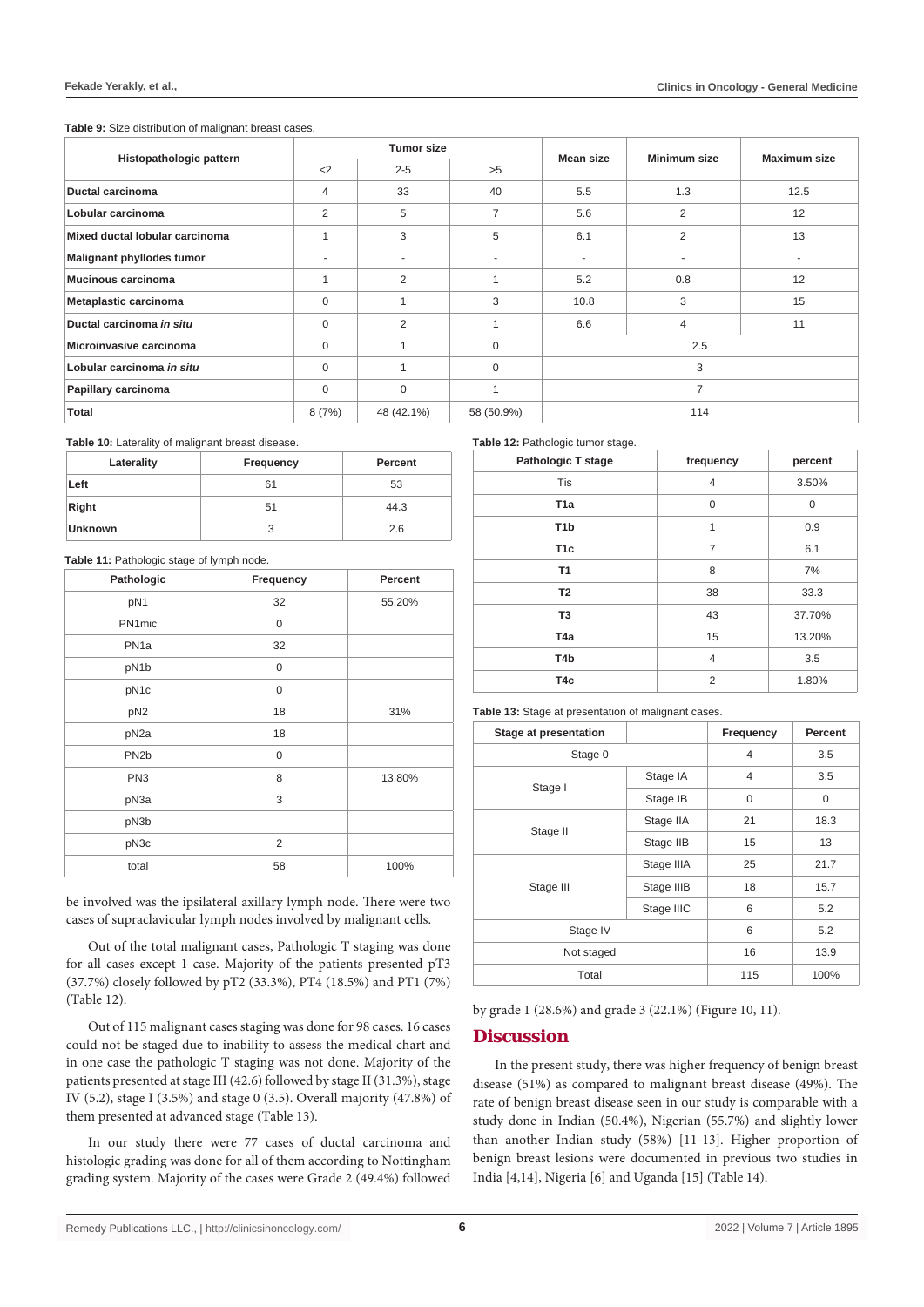| Table 14: Comparison of biologic nature of breast lesions with other studies. |  |
|-------------------------------------------------------------------------------|--|
|-------------------------------------------------------------------------------|--|

| Histopathology   | <b>Present</b><br>studv | <b>Vishal et</b><br>al. | Nwafor et al. | Pervis et al.<br>$[13]$ | Mayun et al. [6] | Begum et al. [14] | Ssemmmand et al.<br>[15] | Kumbhakar et al. [4] |
|------------------|-------------------------|-------------------------|---------------|-------------------------|------------------|-------------------|--------------------------|----------------------|
| Benign           | 51%                     | 50.40%                  | 55.70%        | 58%                     | 59.50%           | 72.80%            | 75%                      | 76.60%               |
| <b>Malignant</b> | 49%                     | 49.60%                  | 44.30%        | 42%                     | 40.50%           | 21.15%            | 21%                      | 23.40%               |







In our study there was over 1000 benign breast lesions in the study period and among this only 120 cases were sent for histopathologic diagnosis. This was the reason for nearly comparable benign to malignant ratio.

Females account for 96.6% of the cases and only 3.4% of the cases were males. Previous studies in Jamaica, Yemen, India and Nigeria, females were affected in 93.3%, 95%, 97.3% and 97.8% of the cases respectively and the above figures are in agreement with our current study [5,16-18]. In our study the overall mean age of the patients was 34.96 with SD of  $\pm$  13.4 and wide age range 15 to 90 years. The study is comparable with a study done in Jamaica in which case the overall mean age was 36.5 years with SD of  $\pm$  16.4 and age range of 10 to 93 years [5]. The overall mean age of our study is also comparable with Nigerian study with overall mean age of 34.95 years [11]. Slightly decreased mean age of 31.8 with more or less comparable age range of 11 to 88 was seen in Indian study [19].

In our study the common age group for benign breast lesion was between 21 to 30 years (40%) with second peak age group of 11 to 20 years (31.7%). The study is comparable with a study done in India with first peak age was 21 to 30 years (37.9%) and second peak age was 11 to 20 (35.7%) [19]. Another study in India also shows the peak age for benign breast lesion to be 21 to 30 (39.4%) [4]. In contrast to our study the peak age for benign breast lesion in Nepal study was between 31 to 40 years (40%) with second peak of 21 to 30 years (32%) [20].

In current study breast lump (74%) was the commonest clinical presentation of breast lesions, followed by breast lump associated with pain. This is similar to findings from Jamaica, India and Nigeria [5,11,17].

In our study fibroadenoma was the commonest benign lesion accounting for 54.2% of the benign lesion with mean age of 24.35 years and majority (40%) of the cases were found between the age group of 11 to 20 years followed by second peak age group of 21 to 30 years. This is consistent with studies done in Pakistan, India, Saudi Arabia, Nigeria and Nepal in which fibroadenoma was found to be the commonest benign lesion with frequency of 57.8%, 41.7%, 47%, 63.1% and 39.47% respectively [11,20-23]. Similarly study done in two different institution of India shows the peak age for fibroadenoma was 11 to 20 years [19,22].

The second most common benign breast lesion in our study was inflammatory breast lesion which account for 10.2% breast lesions. Similar figures of 11.9%, 8.1% and 8% was reported in Pakistan, India and Yemen [16,19,24]. The mean age at diagnosis was 32.54 year; the peak age was 31 to 40 years. This is in concordance with a study done in India in which the mean age was 32.9 and the age group was 21 to 40 years.

In current study the mean age for breast carcinoma was 42.7 years and majority (33%) the patients who were diagnosed with breast carcinoma were between the age group of 31 to 40 years. Fairly similar mean age of 42, 45.5 and 45.6 year was reported in two different hospitals of Nigeria and Pakistan [11,24,35]. However in contrast to our study higher mean age of 58.7 and 51.7 were reported in Finland and Iraq [26,27]. In concordance to our study the common age group for breast carcinoma in Addis Ababa was 30 to 39 [28] and higher age group of 41 to 50, 51 to 60 and 40 to 49 was reported in two hospitals in India and Nigeria respectively [4,18,19].

Invasive ductal carcinoma of no special type is the most common type of breast carcinoma in our study. It accounted for 67% of the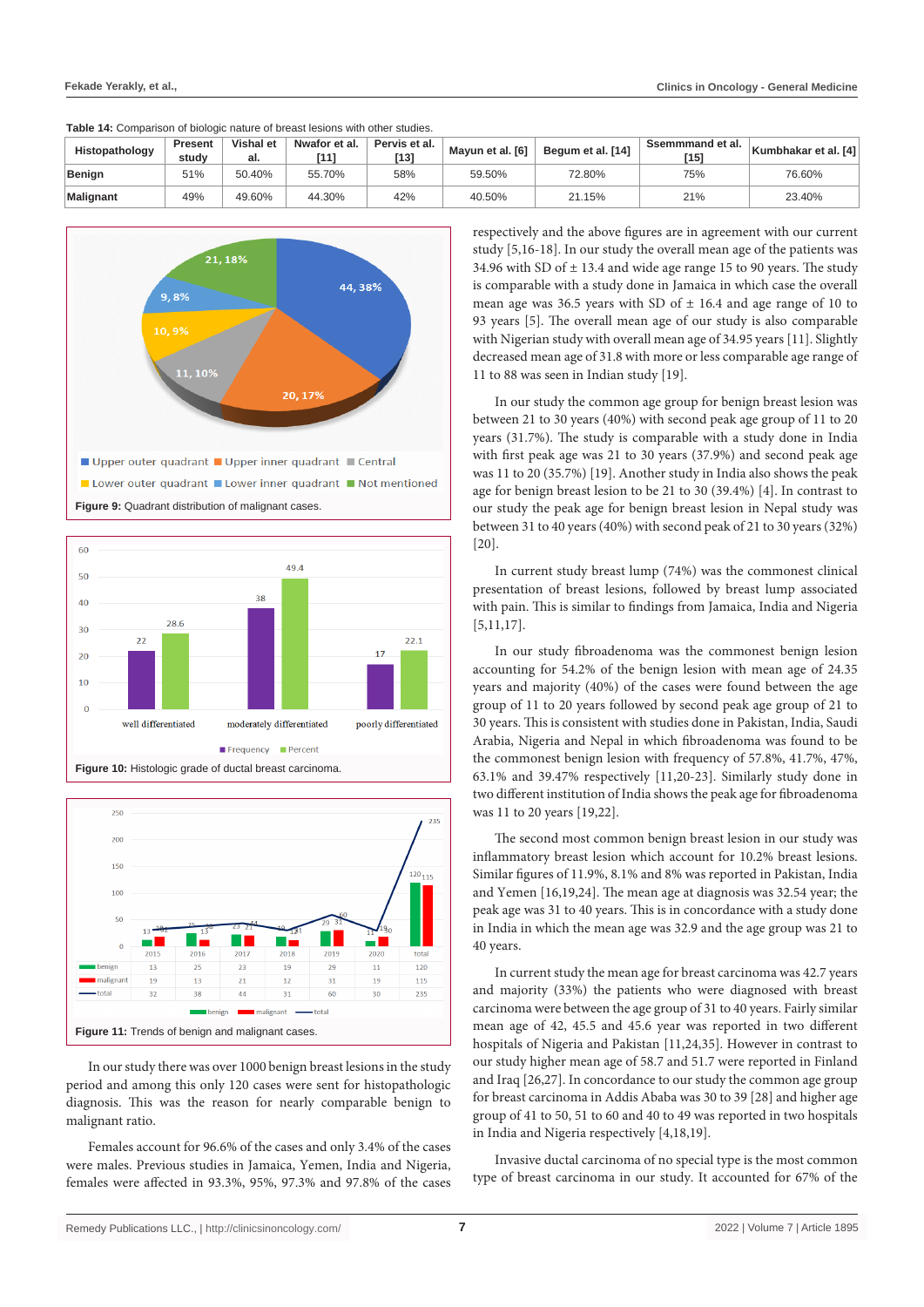histologic type in this study. This is comparable to studies in Addis Ababa, Jamaica, and India which found invasive ductal carcinoma of no special type constituting 79.2, 69.5 and 71.5% of all malignant breast tumors [4,5,28].

In this study mean age for male breast carcinoma at presentation was 52.7 years which is in agreement with 52.6 year mean age that was documented in southern Indian study [29]. In our study the mean age for males were higher than the mean age for females.

In this study the left breast was the most commonly involved side (52.2%) and the upper outer quadrant was the most commonly involved anatomic site (69%). This is in concordance with a study done in Nigeria were the left breast was the commonly involved side in 51% of the cases [30]. In contrast to this study a study done in Addis Ababa reveal the right breast was the most commonly involved side [28].

It has been suggested that tumor size is crucial for breast carcinoma staging to determine the invasiveness of tumor, and it is one of the most important prognostic factors in breast carcinoma as investigated in previous study [31]. In our study the average tumor size for breast carcinoma was 5.75 cm which in agreement with a study in Addis Ababa which show average tumor size of 6.3 cm [28]. In this study 93% of the tumors measure >2 cm and this is in concordance with previous study in Addis Ababa which shows 92% of the tumors were >2 cm [28]. In contrast to our study a study done in Cuba reveals tumor size <2 cm is more prevalent (49.2%) than intermediate and large size tumors. The difference could be due to well established screening programs in Cuba and increased awareness [32].

Various studies describe that high-grade tumors have more propensity for metastases to the regional lymph nodes, frequent systemic recurrences and have a high mortality compared to those with low grade tumors [29]. In our study majority 38% of the tumors were Grade II followed by Grade I (28.6) and Grade III (22.1%). Similar to our study studies in Addis Ababa, Nigeria and India shows frequency of grade II tumors to be 46.2%, 50.6% and 59.5% respectively [18,28,29]. In contrast to our study a study done in Nigeria by found Majority (75%) of Ductal carcinoma NOs were Grade III at time of presentation.

Lymph node metastasis was found 50.4% of breast cancer in our study. Relatively similar figures of 52.05% and 58.9% were reported in two different hospital in India [4,29]. In contrast to our study relatively high rate (64.4%) of lymph node metastasis was reported in Addis Ababa study [28].

The stage at diagnosis is a major determinant of survival from breast cancer; early-stage disease is associated with a better prognosis than late-stage disease [33]. In our study majority of breast cancer presented at stage III (42.6%) and overall 47.8% presented at late stage (stage III & IV). This is in concordance to many studies in India [4], Angola [34] and Nigerian hospitals where late presentation accounted for 54.97%, 56.1% and 76.2% respectively [30]. This is contrast with a study done in turkey and Austria where 52.8% and 55.9% of the breast cancer patients presented at early stage (stage I & II) [35-44].

#### **Conclusion**

Breast disease commonly affects females with female to male ratio of 28:1. Benign breast diseases (51%) were more common than malignant breast disease (49%). The peak age for benign breast lesion was between 21 to 30 years with mean age of 27.9 years. Fibroadenoma was the commonest variant among the benign category. Majority (46.7%) of benign breast lesions measures 2 cm to 5 cm along their widest diameter and the average size for benign breast lesions was 4.3 cm.

Majority of breast lesions occurred in the left breast and upper outer quadrant was the most commonly involved anatomic location. Breast lump was the most common clinical presentation for both benign and malignant breast disease.

Breast carcinoma occurred in comparatively younger age group with peak age of 31 to 40 years and mean age of 42.7 years. The average size at presentation was 5.75 cm and majority (50.4%) of breast carcinoma cases measure >5 cm along their widest diameter. Invasive ductal carcinoma NOs was the commonest histologic type among malignant categories.

Most cases (47.8%) of breast carcinoma presented at an advanced stage. Majority (38%) of the ductal carcinomas NOs cases were Grade II at the time of presentation. Half of patients (50.4%) have lymph node metastasis at the time of the diagnosis.

#### **References**

- 1. Weidner N, Cote R, Saul Suster LW. Modern surgical pathology. 2nd Ed. 2016.
- 2. [Goldblum JR, Lamps LW, Mckenney JK, Myers JL. Rosai and Ackerman's](https://www.us.elsevierhealth.com/rosai-and-ackermans-surgical-pathology-2-volume-set-9780323263399.html)  surgical pathology.  $11<sup>th</sup>$  Ed. Elsevier, 2017; 2018.
- 3. [Kumar V, Abbas AK, Aster JC. Robbins & Cotran pathologic basis of](https://www.eu.elsevierhealth.com/robbins-cotran-pathologic-basis-of-disease-9781455726134.html)  [disease ninth edition. 2021;1408.](https://www.eu.elsevierhealth.com/robbins-cotran-pathologic-basis-of-disease-9781455726134.html)
- 4. [Kumbhakar D, Talukdar PP. Histopathological patterns of breast lesions](https://journals.indexcopernicus.com/api/file/viewByFileId/1194894.pdf)  [a hospital-based study. J Evid Based Med Healthc. 2021;8\(10\):567-74.](https://journals.indexcopernicus.com/api/file/viewByFileId/1194894.pdf)
- 5. [Shirley SE, Mitchell DIG, Soares DP, James M, Escoffery CT, Rhoden AM,](https://pubmed.ncbi.nlm.nih.gov/19565948/)  [et al. Clinicopathologic features of breast disease in Jamaica: Findings](https://pubmed.ncbi.nlm.nih.gov/19565948/)  [of the Jamaican breast disease study, 2000-2002. West Indian Med J.](https://pubmed.ncbi.nlm.nih.gov/19565948/)  [2008;57\(876\):2000-2.](https://pubmed.ncbi.nlm.nih.gov/19565948/)
- 6. Mayun A, Pindiga U, Babayo U. 37375-Article Text-274148-1-10- 20140403.pdf.
- 7. Mathewos A. Patterns of Cancer in University of Gondar Hospital: North-West Ethiopia Journal of Oncology Medicine & Practice Patterns of Cancer in University of Gondar Hospital: North-West Ethiopia. 2018;1:2-5.
- 8. [Sung H, Ferlay J, Siegel RL, Laversanne M, Soerjomataram I, Jemal A, et](https://pubmed.ncbi.nlm.nih.gov/33538338/)  [al. Global cancer statistics 2020: GLOBOCAN estimates of incidence and](https://pubmed.ncbi.nlm.nih.gov/33538338/)  [mortality worldwide for 36 cancers in 185 countries. CA Cancer J Clin.](https://pubmed.ncbi.nlm.nih.gov/33538338/)  [2021;71\(3\):209-49.](https://pubmed.ncbi.nlm.nih.gov/33538338/)
- 9. [Shulman LN, Willett W, Sievers A, Knaul FM. Breast cancer in developing](https://pubmed.ncbi.nlm.nih.gov/21253541/)  [countries: Opportunities for improved survival. J Oncol. 2010;2010:595167.](https://pubmed.ncbi.nlm.nih.gov/21253541/)
- 10. Home \_ Hawasa City Administration.
- 11. [Nwafor CC, Udo IA. Histological characteristics of breast lesions in Uyo,](https://www.ncbi.nlm.nih.gov/pmc/articles/PMC6158984/#:~:text=Malignant breast diseases (MBD) accounted,the most common inflammatory lesion.)  [Nigeria. Niger J Surg. 2018;24\(2\):76-81.](https://www.ncbi.nlm.nih.gov/pmc/articles/PMC6158984/#:~:text=Malignant breast diseases (MBD) accounted,the most common inflammatory lesion.)
- 12. [Prajapati CL, Jegoda RKK, Patel UA, Patel J. Breast lumps in a teaching](https://www.bibliomed.org/?mno=156583)  [hospital: A 5 years study. Natl J Med Res. 2014;4\(1\):65-7.](https://www.bibliomed.org/?mno=156583)
- 13. Pervin S, Al-Amin M, Ahmed A RM. Clinico-pathological study of carcinoma breast in females presenting with breast lumps. Austral Asian J Cancer. 2014;13-20.
- 14. [Begum Z, Tengli MB, Mahantappa S, Lateef A. Histomorphological study](https://www.ipinnovative.com/journal-article-file/4222)  [of various patterns in breast lesions, including carcinoma breast. Ind J](https://www.ipinnovative.com/journal-article-file/4222)  [Pathol Oncol. 2017;4:301-7.](https://www.ipinnovative.com/journal-article-file/4222)
- 15. [Ssemmanda S, Katagirya E, Bukirwa P, Alele D, Lukande R, Kalungi S.](https://pubmed.ncbi.nlm.nih.gov/30577784/)  [Breast diseases histologically diagnosed at a tertiary facility in Uganda](https://pubmed.ncbi.nlm.nih.gov/30577784/)